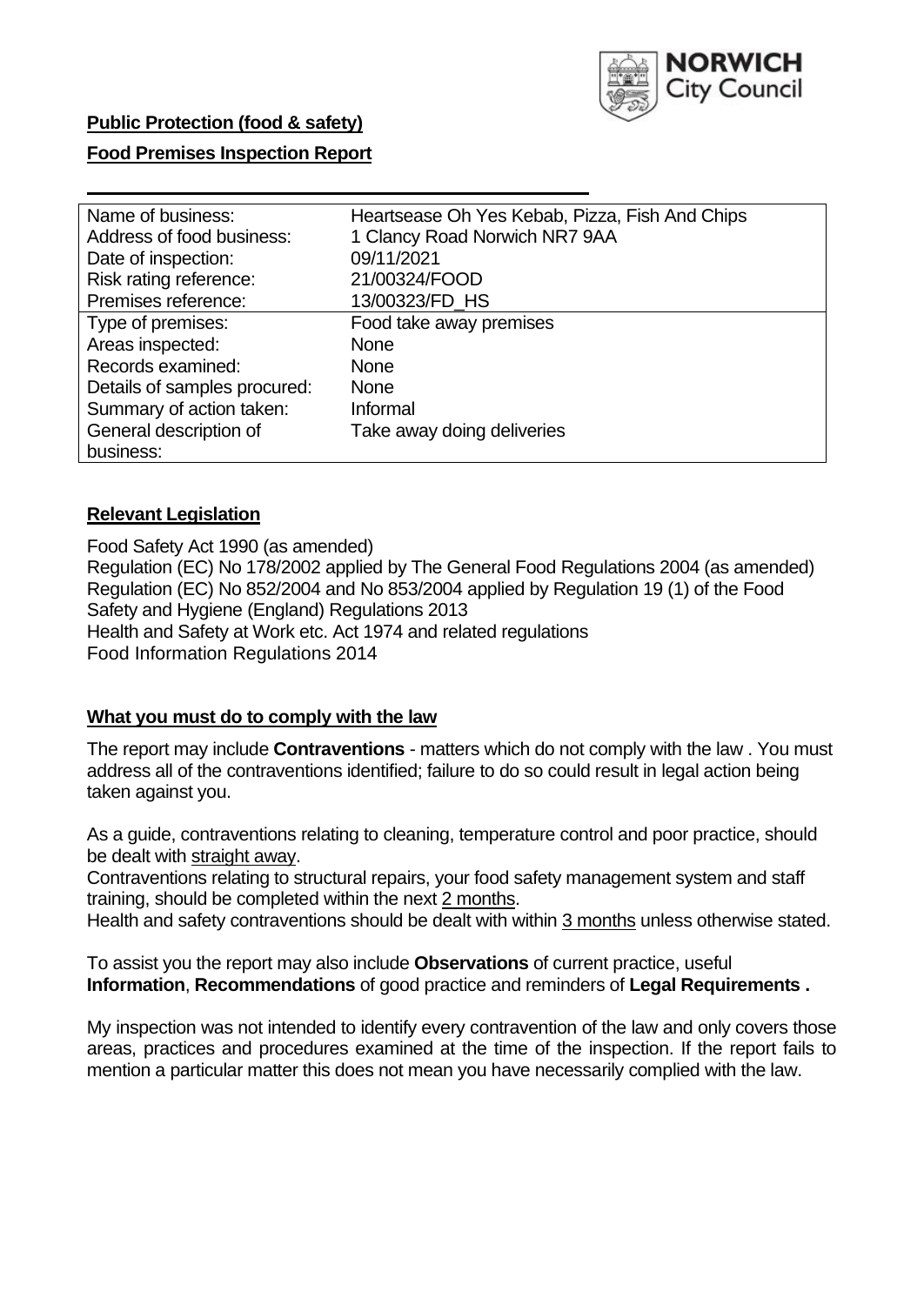# **FOOD SAFETY**

#### **How we calculate your Food Hygiene Rating:**

 The food safety section has been divided into the three areas which you are scored against for the hygiene rating: 1. food hygiene and safety procedures, 2. structural requirements and 3. confidence in management/control procedures. Each section begins with a summary of what was observed and the score you have been given. Details of how these scores combine to produce your overall food hygiene rating are shown in the table.

| <b>Compliance Area</b>                     |          |                  |           | <b>You Score</b> |                |    |           |    |                |  |  |
|--------------------------------------------|----------|------------------|-----------|------------------|----------------|----|-----------|----|----------------|--|--|
| Food Hygiene and Safety                    |          |                  |           | $\overline{0}$   | 5              | 10 | 15        | 20 | 25             |  |  |
| <b>Structure and Cleaning</b>              |          |                  | $\bf{0}$  | 5                | 10             | 15 | 20        | 25 |                |  |  |
| Confidence in management & control systems |          |                  | 0         | 5                | 10             | 15 | 20        | 30 |                |  |  |
|                                            |          |                  |           |                  |                |    |           |    |                |  |  |
| <b>Your Total score</b>                    | $0 - 15$ | 20               | $25 - 30$ |                  | $35 - 40$      |    | $45 - 50$ |    | > 50           |  |  |
| <b>Your Worst score</b>                    | 5        | 10 <sup>10</sup> | 10        |                  | 15             |    | 20        |    | $\blacksquare$ |  |  |
|                                            |          |                  |           |                  |                |    |           |    |                |  |  |
| <b>Your Rating is</b>                      | 5        | $\overline{4}$   | 3         |                  | $\overline{2}$ |    |           |    | $\overline{0}$ |  |  |

Your Food Hygiene Rating is 5 - a very good standard



## **1. Food Hygiene and Safety**

 with legal requirements. You have safe food handling practices and procedures and all the Food hygiene standards are high. You demonstrated a very good standard of compliance necessary control measures to prevent cross-contamination are in place. Some minor contraventions require your attention. **(Score 5)** 

## Hand-washing

**Observation** I was pleased to see hand-washing was well managed.

## **2. Structure and Cleaning**

 procedures are in place to rectify any problems as they arise. There is good provision for The structure facilities and standard of cleaning and maintenance are all excellent and you demonstrated full compliance with the law. There is evidence of effective pest control and waste disposal. **(Score 0)** 

## Cleaning of Structure

 **Observation** The kitchen had been well maintained and the standard of cleaning was good.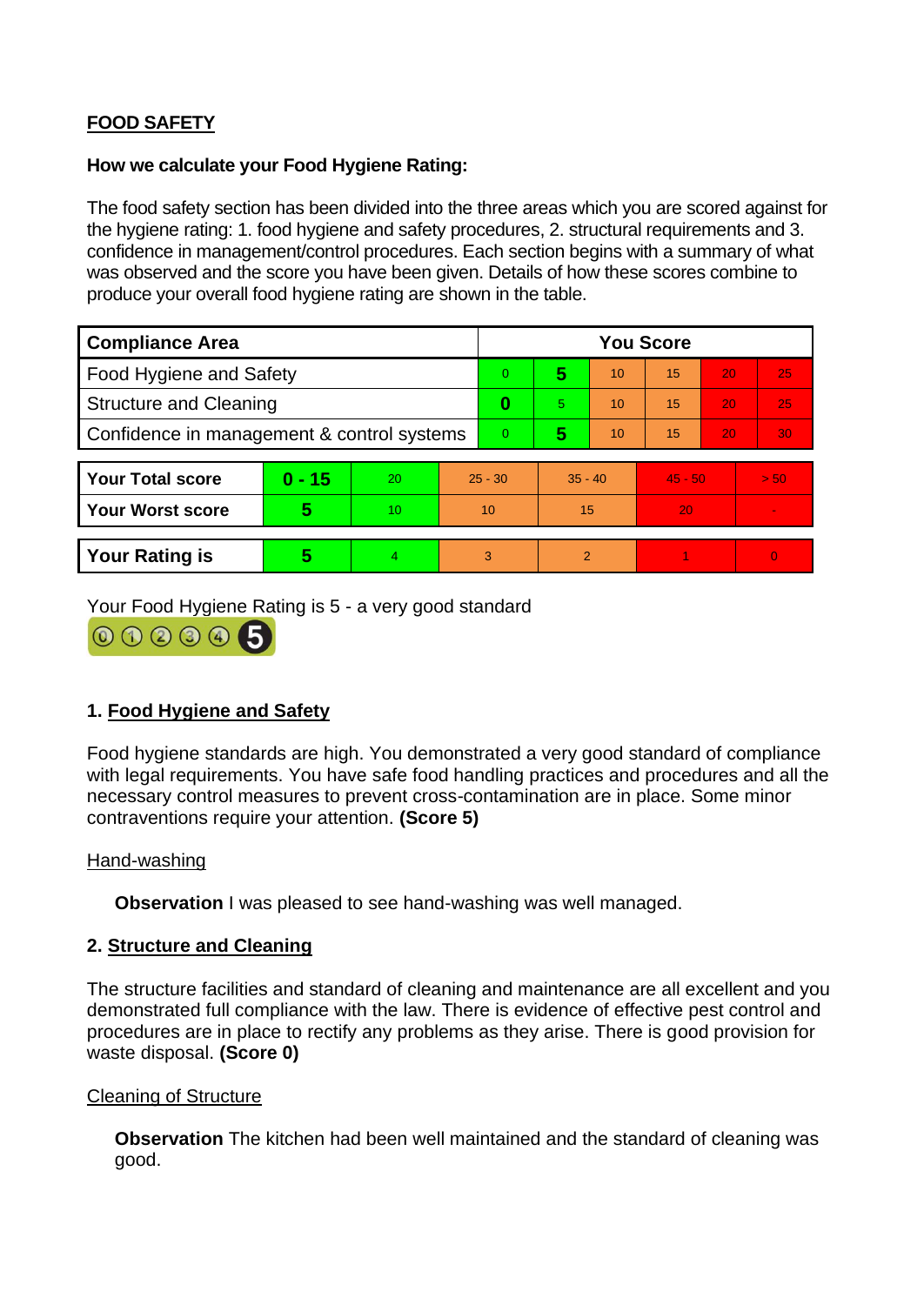#### **Maintenance**

**Observation** You are maintaining the premises in good condition.

 visit that this was scheduled to be done. **Observation** Floor behind serving counter need repair - I was advised at the time of my

#### **3. Confidence in Management**

I was advised a food safety management system is in place, although this was not available at the time of my visit, however, you demonstrate a very good standard of compliance with the law. There are some minor contraventions which require your attention. **(Score 5)** 

#### Type of Food Safety Management System Required

**Information** You can download a Safer Food Better Business pack and refill diary pages from the FSA website:<www.food.gov.uk/business-industry/caterers/sfbb>

 **Information** If you want to keep everything on your computer or tablet an electronic <www.food.gov.uk/business-industry/caterers/sfbb>**However, do make sure staff have**  version of the Safer Food Better Business pack is also available on the FSA web site **access to it at all times when working.** 

**Information** Contact us for details of our Safer Food Better Business workshops on 01603 212747 or visit our web page<www.norwich.gov.uk>

## Proving Your Arrangements are Working Well

**Information** Copy of SFBB or food management system to be sent to me as not available on the premises at the time of inspection. Observed very good practices throughout the inspection and it was clear that all necessary checks are being carried out, but I do need to see documentation.

#### Allergens

 **Information** The Food Standards Agency has produced a chart that you may find useful <www.food.gov.uk/sites/default/files/media/document/allergen-chart.pdf>

 **Information** Allergen information could be written down on a chalk board or chart, or provided orally by a member of staff. Where the specific allergen information is not provided up-front, clear sign-posting to where this information could be obtained must be provided.